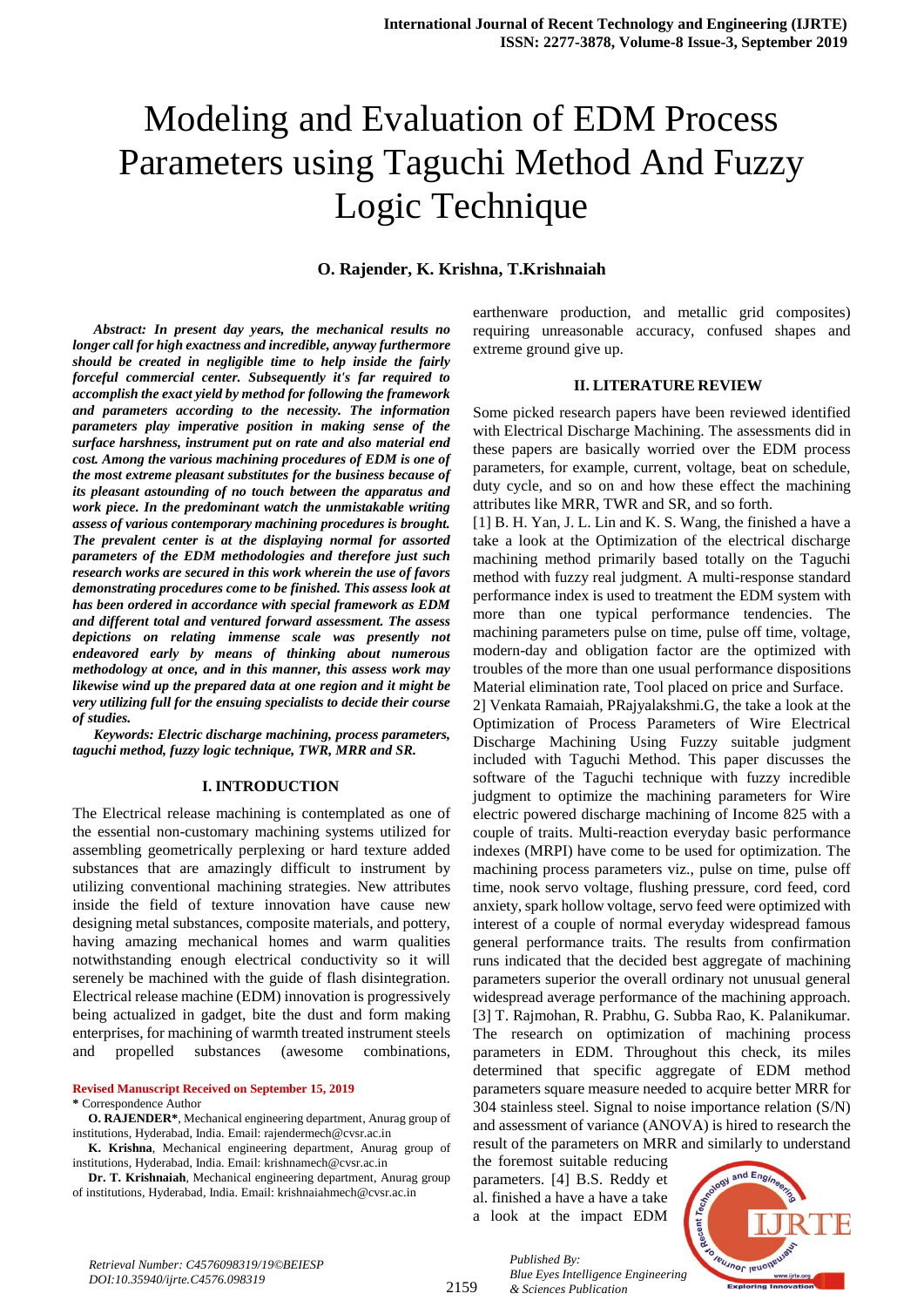# **Modeling and Evaluation of EDM Process Parameters using Taguchi Method And Fuzzy Logic Technique**

parameters over MRR, TWR, SR and hardness. Mixed factorial format of experiments and a couple of regression evaluation strategies had been hired to build up the well-known consequences. The parameters in the reducing order of importance for; MRR: servo, obligation cycle, contemporary-day-day and voltage; TWR: modern-day-day, servo and responsibility cycle; SR: modern-day; HRB: investigated the impact of the peak contemporary and pulse period on the general massive everyday common ordinary performance tendencies of the EDM. The conclusions the contemporary-day by day and pulse on time considerably affected the MRR, TWR and SR, the MRR will growth almost linearly with the developing modern-day-day, the SR will increase linearly with contemporary-day for precise pulse on time, TWR superior with growing pinnacle modern-day-day at the same time as reduced on the equal time due to the reality the coronary heart beat on time modified into advance. [5] B. Bhattacharyya etal. Located that pinnacle modern-day and pulse on time extensively encouraged specific standards of surface integrity which includes ground crack density, ground roughness and white layer thickness. [6] S. Dhar got proper right here to the following conclusions: with growth in pinnacle current MRR, TWR and ROC extended drastically in a nonlinear style; MRR and ROC prolonged with the boom in pulse on time and hollow voltage end up located to have some effect at the 3 responses. [7] A. Jyoti Swarup and Raj Ballav. Modeling and evaluation of way parameters of Die sinking EDM 31 Tool Steel. In this examine three process parameters, viz., discharge modern; voltage and pulse on time at three distinct ranges are taken. Experiments have been completed on an Oscar Max die-sinking electric powered discharge device with artwork piece fabric as EN 31 device metallic and electrode of natural copper. A regression version is advanced for each output reaction viz. MRR and EWR. The contribution of every gadget parameter for influencing output reaction modified into analyzed thru ANOVA tables. [8] S. H. Tomadi. The complete factorial format of experiments changed into used for reading the parameters. In case of SR, the important factors have been voltage and pulse off time while contemporary-day-day and pulse on time were no longer splendid. For MRR the most influential end up pulse on time located through manner of voltage, modern-day and pulse off time. Finally, in case of TWR the critical trouble to become pulse off time observed through pinnacle contemporary. [9] Kiyak and Cakir. Found that SR of tough paintings piece and electrode were inspired with the beneficial aid of modern-day-day and pulse on time, better values of those parameters prolonged the floor roughness. Lower modern-day and pulse time and better pulse off time produced a higher ground give up. [10] Lin. Has furnished using grey relational evaluation primarily based absolutely definitely absolutely mostly on an orthogonal array and the furry-primarily based sincerely in truth in reality Taguchi technique for the optimization of the electric discharge machining technique with a couple of manner responses. Both the grey relational evaluation method without the use of the S/N ratio and fuzzy not unusual experience assessment are applied in an orthogonal array desk in sporting out experiments. Experimental consequences have examined that each approach can optimize the machining parameters (pulse on time, obligation problem, and discharge modern) with troubles of the more than one responses (electrode positioned on ratio, material removal price, and ground roughness)

successfully and may considerably enhance way responses. It seems that the gray relational assessment is more sincere than the bushy-based absolutely simply certainly Taguchi technique for optimizing the EDM technique. [11] E. Anand Pandey and Shankar Singh complete appraisals on Flow explore characteristics in forms of Electrical Release Machining. He composed that Present generation ventures are going through upsetting conditions from those unrivaled materials viz. amazingly explicit compounds, earthenware production, and composites, which might be hard and hard to gadget, requiring exorbitant exactness, floor brilliant on the off chance that you have to expand machining charge. To meet those stressing conditions, non-conventional machining methodology are being enlisted to increase higher steel end charge, better floor surrender and moreover dimensional precision, with tons stacks considerably less gadget situated on. Electric Release Machining (EDM), a non-customary methodology, has a gigantic bundle in vehicle, insurance, aviation and miniaturized scale structures businesses performs is awesome trademark inside the improvement of least value stock with more prominent dependable unprecedented certification. They had condensed the paper as EDM has come about out as most charge ground-breaking and accuracy machining way in very contemporary years. The capacity of machining troublesome and hard to gadget segments has made EDM as one of the greatest crucial machining systems. The commitment Variations of EDM has presented extraordinary improvements inside the ground stop of machined prevalent building materials. Powder blended EDM and Ultrasonic helped EDM has now not amazing lessens instrument set on but rather may even development material evacuation cost. Demonstrating and improvement of various electric controlled and nonelectric parameters in EDM unrivaled in exactness machining of troublesome works of art substances The think about of the examinations inclinations in EDM on revolving EDM, dry EDM machining, EDM with powder added substances, Ultrasonic helped EDM, WEDM and Smaller scale EDM exhibitions is advertised. In each test remember, the improvement of the procedures for the absolute most recent 50 years is said. [12] Yih-fong Tzeng and Fu Chen, Multi-objective improvement of unnecessary speed electric controlled release machining approach utilizing a Taguchi fluffy fundamentally based absolutely method‖ Materials and Structure 28 (2007) 1159–1168, time direct. The paper depicts the utilization of the shaggy presence of mind examination combined with Taguchi methods to streamline the exactness and precision of the high-pace electric release machining (EDM) approach. A fluffy ordinary feel contraption is utilized to investigate connections some of the machining exactness and precision for making sense of the proficiency of each parameter plan of the Taguchi dynamic examinations. From the ragged surmising strategy, the zenith of the street route circumstances for the high-speed EDM technique might be easily chosen. Moreover, the assessment of change (ANOVA) is likewise utilized to find thing B (beat time), C (commitment cycle), and D (stature charge of release present day) on the grounds that the most extreme fundamental parameters, which record for around 81 % of the fluctuation. The variables E (powder

intrigue) and H (powder period) are resolved to have entirely flimsier impacts at the device plan of the unbalanced rhythm



*Retrieval Number: C4576098319/19©BEIESP DOI:10.35940/ijrte.C4576.098319*

*Published By: Blue Eyes Intelligence Engineering & Sciences Publication*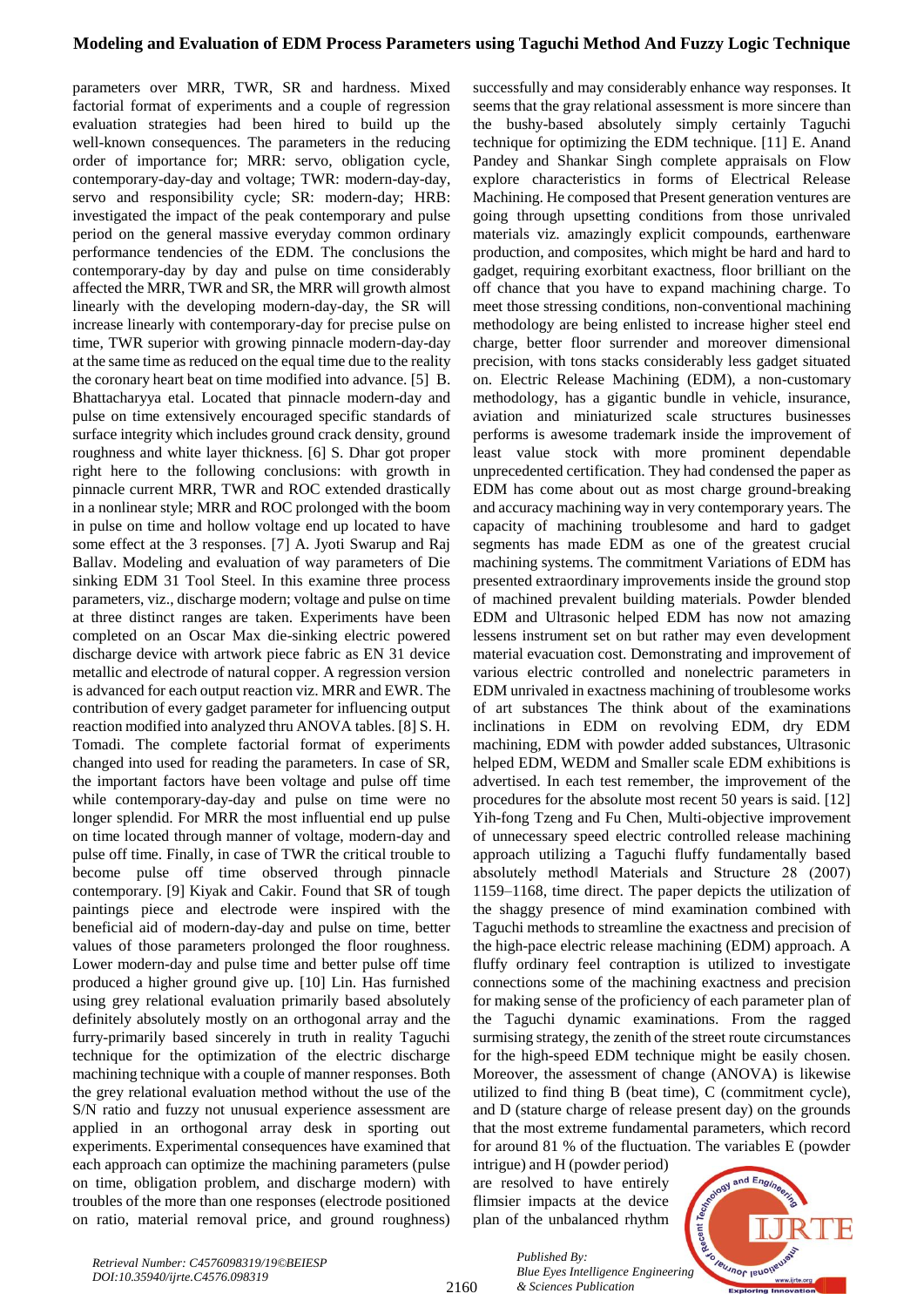EDM. Moreover, an affirmation trial of the most top notch procedure proposes that the focused different run of the mill by and large execution attributes are eminently better than obtain more prominent relevant stages. Here Contrasting with the underlying preliminary, the MPCIs of the most proper parameter organization are reached out with the asset of fifty 4.21%. The dimensional exactness and precision are ventured forward by means of 25. 8% and zero.8%, individually. [13] Michael F.W. feasting paper in 2001 as bearing for the look and Assessment of Preliminaries. A check is a way for gathering remedial information as an approach to answer a theory, or to offer surface for conveying new speculations, and differentiations from an examination in perspective on the truth the specialist has direct over the fixes that may be finished. The most broadly perceived being in every way that really matters randomized, and randomized square plans A couple of assessments fuse a singular impartial (treatment) variable, at the comparable time as express factorial‖ structures all the while arrangement or progressively critical self-ruling components, which combines medicine fix and cell line. Factorial structures as regularly as conceivable give progressively important experiences at insignificant extra expense. Preliminaries should be carefully endure at the highest point of the need rundown to avoid inclination, be incredible in any case flawless, suit an authentic quantifiable evaluation and, in two or three cases, have a huge style of real nature. In every practical sense all examinations need a type of genuine appraisal while in travel to evaluate normal assortment most by far of the preliminary subjects. Parametric frameworks the utilization of the t-test or assessment of contrast is regularly extra effective than non-parametric methodologies, gave the essential assumptions of the residuals and same changes are significant. [14] J.L. Lin and C.L. Lin used gray-fuzzy actual judgment for the optimization of the producing device in 2003. In this paper, the usage of the grey-fuzzy not unusual enjoy primarily based honestly mostly on orthogonal array for optimizing the electric discharge machining method with multi-reaction has been said. The machining parameters (pulse on time, responsibility trouble and discharge present day) with troubles of multiple responses (electrode placed on ratio, cloth removal fee and ground roughness) are effective. The gray-fuzzy common experience method can help to optimize the electric discharge machining way with multiple technique response. The paper has provided using the gray-fuzzy logics based mostly on orthogonal array for the optimization of the electrical discharge machining method with the couple of device responses. Grey relational coefficient analyzes the relational degree of the couple of responses (electrode positioned on ratio, cloth elimination charge and floor roughness). Fuzzy outstanding judgment is used to carry out a fuzzy reasoning of the multiple commonplace famous performance trends. As a give up give up save you cease end result, those strategies can considerably decorate the method responses collectively with the electrode located on ratio, cloth removal rate and floor roughness within the electric powered discharge machining method. [15] Prof. Dr. - Ing. A. Behrens and Dipl.- Ing. M.P. Witzak had favoring a paper underneath the see. New twist area period for particularly green electro-discharge machining. Control of Electro-discharge machining is prepared toward a solid framework, with most removal cost altogether with radical huge surfaces. Electro discharge machining is known for its ridiculous estimation and non-straight nature and is consequently hard to control. Furthermore there does now not exist a whole logical adjustment for the considerable sorts related to the departure technique. There metal it is silly to hope to encounter an old style character framework to find a switch limit allowing a controller bunch for solid technique manage. Therefore, EDM manage requires a few modules did in gear sensors and pc structures in blend with guessed age tables. These time tables which is probably made with the profitable resource of the use of the usage of the creator incorporate customers acknowledge and supply a first rate scope of straightforward machining parameters. Current EDM verdure embodies asserted adaptable control upgrade? Which ends up in online difference in a social occasion of working parameters? This paper will favoring a way that has a spot with conventional system equality control and consolidates a present day-day twist disclosure period. The resulting contraption lets in the individual to strain the EDM technique under all conditions near its physical bind. Most transfer blame for regard to a described floor remarkable. [16] C. K. Biswas. In this evaluation, the movement of more than one reactions of Electric release machining (EDM) the utilization of Padded ordinary recognize united with Taguchi strategy is tried. The expressive arts piece surface come to be AISI P20 instrument metallic and a round and void copper terminal injury up utilized with weight drive flushing. Beat present day-day (Ip), beat length (Ton), creative indications time (Tw), supply time (Tup) and Spread Anode Opening (IEG) on the Material Expulsion Rate and Surface Roughness in EDM are attempt. L27 symmetrical gathering end up being utilized to organize the test and the impact of the sections on the reactions had been thought about. Exploratory affirmations have been bankrupt down the utilization of assessment of advancement (ANOVA). As the reactions are clashing in nature, an unmarried mix of elements can't be managed as mind boggling machining traditional ordinary generally speaking execution for all reactions. Fluffy not weird experience is utilized to change a couple of reactions genuine into an unmarried segment record called Multi Execution Trademark Archive (MPCI). At long last, MPCIs were improved using liberal Taguchi plan. This paper has given the utilization of fluffy central feel for progress of the EDM approach with a couple of direct normal execution inclinations. The fundamental favored normal execution property which joins MRR and SR can be progressed through this methodology. [17] Has exhibited the utilization of dim social investigation dependent on a symmetrical cluster and the fluffy based Taguchi strategy for the improvement of the electrical release machining process with various procedure reactions. Both the dark social investigation technique without utilizing the S/N proportion and fluffy rationale examination are utilized in a symmetrical exhibit table in doing tests. Trial results have demonstrated that the two methodologies can advance the machining parameters (beat on schedule, obligation factor, and release current) with contemplations of the different reactions adequately and can significantly improve process reactions. It appears that the dim social investigation is clearer than the fluffy based Taguchi technique for advancing the EDM procedure with various procedure reactions.



*Retrieval Number: C4576098319/19©BEIESP DOI:10.35940/ijrte.C4576.098319*

*Published By:*

*& Sciences Publication*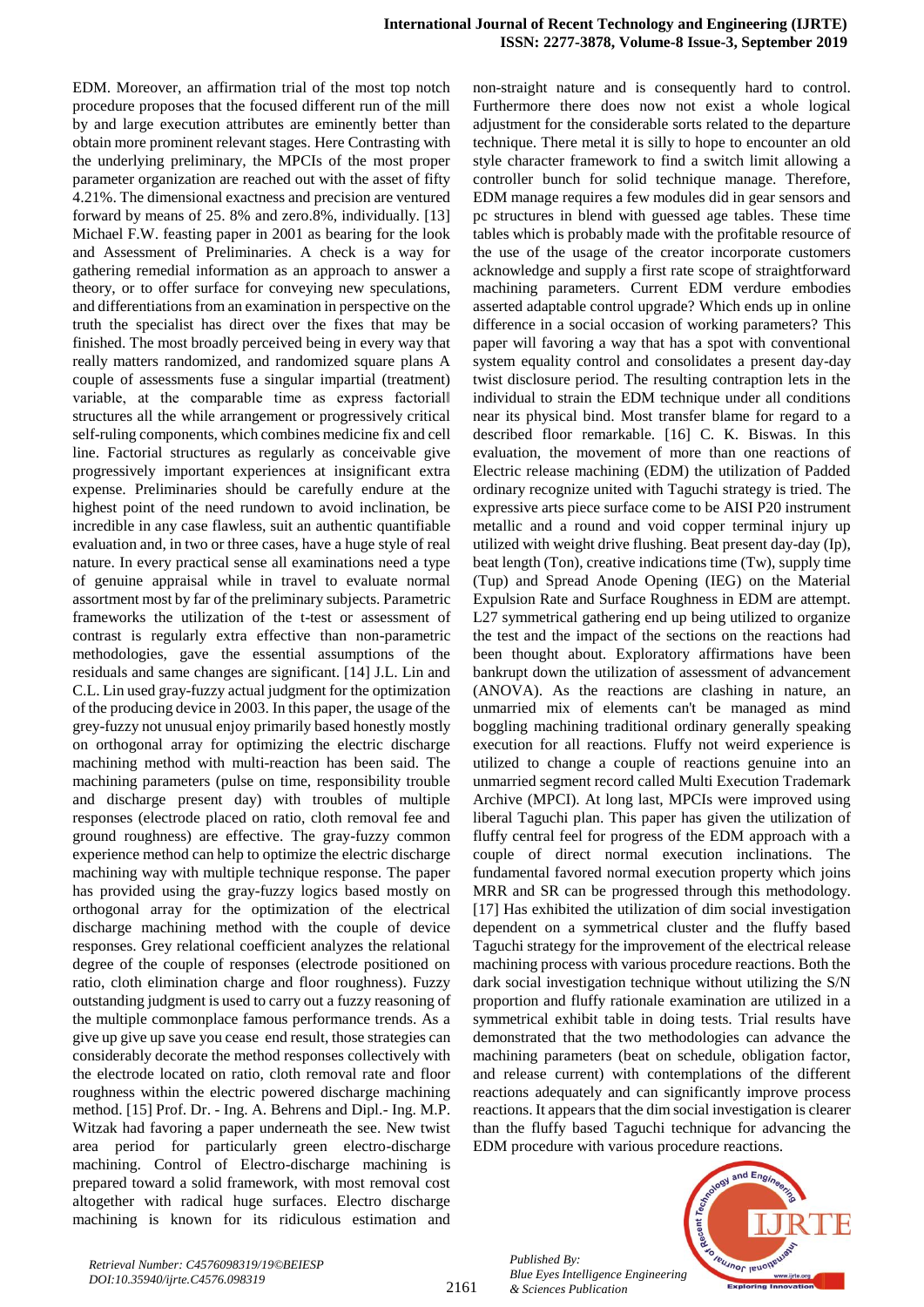## **III. TAGUCHI DESIGN METHOD**

## **IV. TAGUCHI FGUZZY- BASED APPROACH**

Taguchi procedures have been used extensively in structure assessment to redesign execution characteristics by strategies for setting of structure parameters. Taguchimethod is a mix of logical and truthful techniques used in an observational examination. It uses less preliminaries required to think about different degrees of all data parameters, and filtering through couple of effects as a result of genuine assortment. Taguchi technique can similarly choose the preliminary condition having negligible irregularity as the perfect condition. The variability of a property is a result of ''commotion factor,'' which is a factor hard to control. Regardless of what may be normal, the factor easy to control is called ''control factor.''Taguchi generous arrangement technique is a strong mechanical assembly for the structure of astonishing systems. Taguchi solid structure procedure presents an organized philosophy that is fundamental and convincing for redesigning plans for quality, execution and cost. The objective of Taguchi approach is to choose the perfect setting of method parameters or control factors, thusly making the strategy unfeeling toward the wellsprings of assortments in light of wild or uproar factors. In this system, central strategy parameters or control factors which effect methodology results are taken as information parameters and the assessment is executed by expressly arranged symmetrical group. The assurance of appropriate symmetrical group relies upon complete degree of chance (DOF) which is figured as,

*DOF= (Number of level-1) for each factor + (number of level-1)\*(number of level-1) for each interaction*

The changeability of the quality trademark can be conveyed by sign to noise(S/N) extent. The terms ''sign'' and ''upheaval'' address the alluring and shocking characteristics for the qualities exclusively. Taguchi system uses the S/Nratio to measure the trademark getting sidetracked from the perfect worth. The preliminary condition having the best S/N extent is considered as the perfect condition, as the variability of trademark is backward degree to the S/Nratio. The (S/N) extent addresses the quality Characteristic for the watched data in the Taguchi's structure of preliminaries (DOE) and numerically it might be enrolled from condition referred to underneath.

#### *η = -10log (MSD)*

Where MSD is the mean square deviation and normally known as quality misfortune work. Contingent upon the trial objective, the quality misfortune capacity can be of three kinds: bring down the-better (LB), higher-the better HB), and ostensible the-best (NB) type. These quality misfortune capacities are figured as pursues:

#### MSD=  $(1/n) \Sigma 2$

Where yi is the watched data of significant worth trademark at the ith starter and n is the amount of emphases of a comparable fundamental. The S/N extent addresses the perfect part/undesired part and which is intended to enlarge the S/N extent continually whatever may be worth characteristics. From the S/N extent, the suitable parameters affecting the system results were thought about and the perfect courses of action of method parameters can be settled. Despite the S/N extent, a true examination of distinction (ANOVA) can be used to demonstrate the impact of methodology parameters on execution measure. Thusly, the perfect degrees of technique parameters can be assessed.

Taguchi fuzzyy based methodology is the fuzzyy rationale examination combined with Taguchi method for advancement if there should be an occurrence of various execution attributes. In Taguchi technique, for single procedure reaction, the ideal degree of the procedure parameters is the level having most noteworthy S/N proportion. In any case, streamlining of numerous reactions isn't as direct as that of the improvement of single procedure reaction. A higher S/N proportion for one procedure reaction may relate to a lower S/N proportion for another procedure reaction. Therefore, a general assessment of S/N proportions is required for the enhancement of multi process reaction. To tackle this issue, fuzzyy rationale investigation is brought into Taguchi method for advancement of multi process reaction. Fuzzyy rationale is utilized to build up the fuzzyy thinking of different execution attributes. The misfortune Function comparing to each procedure reaction is fuzzified and after that a single fuzzy thinking evaluation is acquired by fuzzy derivation and defuzzification. A fuzzyy rationale unit contains a fuzzifier, an enrollment work, a fluffy standard base, a deduction motor and a defuzzifier. Initially, the fuzzifier utilizes participation capacities to fuzzify the sign to clamor (S/N) proportions gotten by Taguchi technique. Next; The induction motor plays out the fuzzy thinking on fuzzyy standards to create a fuzzy worth. At last, the defuzzifier changes over the fuzzyy incentive into a multi-reaction execution list. A fuzzy rationale framework is along these lines used to examine connections between reactions for deciding the productivity of every parameter plan of the Taguchi dynamic investigations. From the fuzzy surmising procedure referenced over, the ideal procedure conditions can be effectively decided.

#### **V. CONCLUSION**

The EDM is the most multipurpose and maximum traditional, unconventional machining technique green of manufacturing maximum compound shape and it is impartial of the mechanical homes of the work piece fabric if it is conductive. With non-forestall development within the MRR, the practical of the Electrical discharge device method in shape of packages can be drastically prolonged. By direct Electrical discharge device system commonly relies on variable strategies extensively talking due to the nonrandom of the sparking incidence concerning both electric powered and non-electric technique parameters. The compound dating a number of the awesome modeling Process and parameters is therefore essential factors of deliver to the general machining overall performance. But, numerous method of decorate the machining discharge frequently measured in MRR, TWR and SR were generating with and confound research appeal to been paid to the metallurgical homes of Electrical discharge machine. The modeling property of the massive used cutting-edge machining method which encompass Electrical discharge machining techniques. The Electrical discharge tool has introduced many improvements in the machining method nowadays. The capability of machining hard factors and difficult cloth has made Electrical discharge tool as one of

the most well-known machining tactics. A vital statement on numerous research works is furnished and the following

*& Sciences Publication* 

*Published By:*



2162